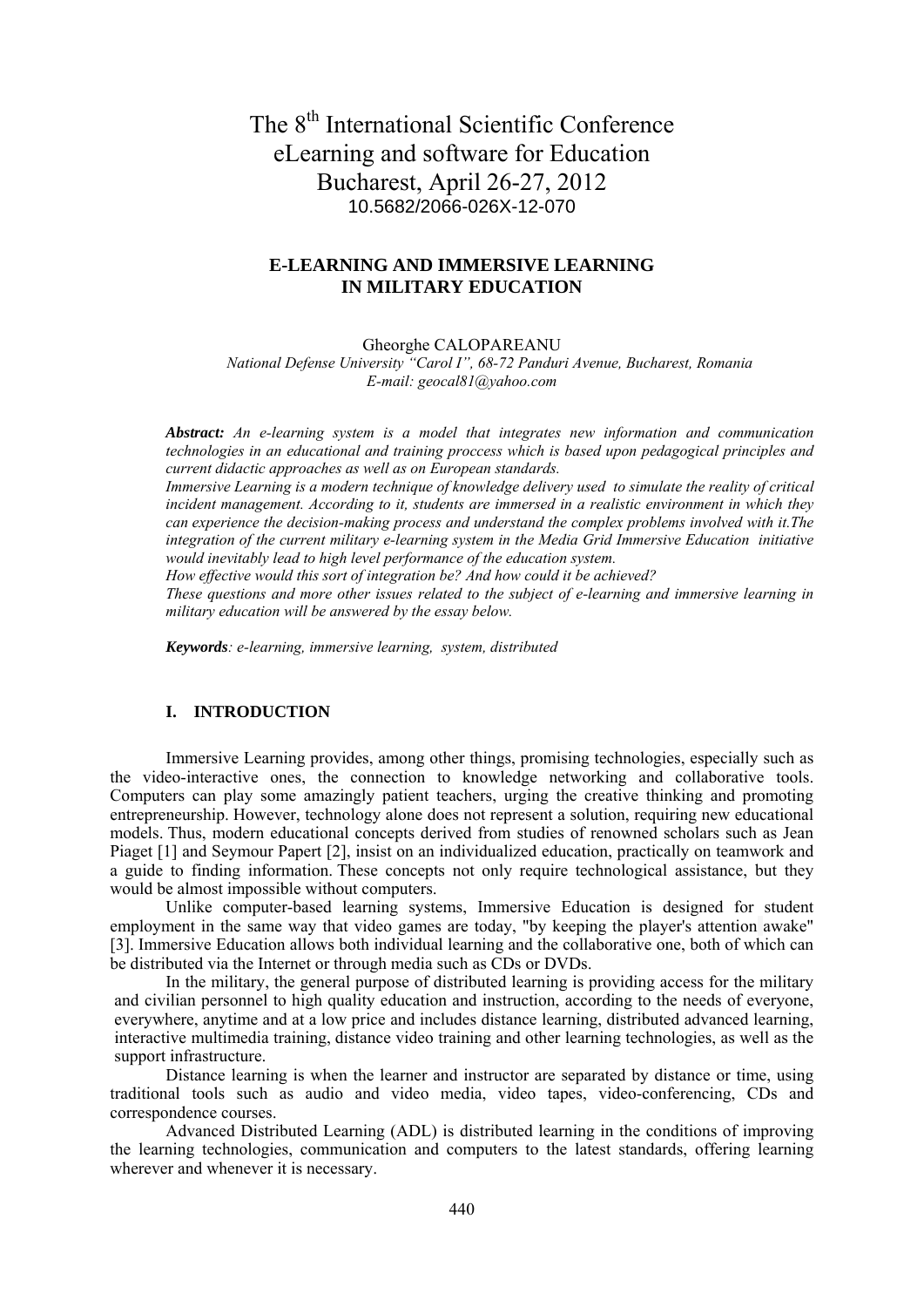### **II. THE SYSTEMS' ROLE IN E-LEARNING**

The representation of reality with the help of the concept of system highlights especially the interaction, correlation, relationships between all the elements of the whole, i.e. its organization. The management science regards the whole nature as a hierarchy of systems which include themselves and surpass themselves, which also signifies the actions that contribute to this aim. But the creation of a system does not mean the complete and final elimination of disorder but only reducing them to a smaller or greater extent.

A set of entities united by the interaction and interdependence, forming a whole, is called system. The system is achieved by a set (combination) of component parts which gives the system a structuralist character. The parts of which the system is made are called entities, which have a real or abstract character. The interaction and interdependence between entities provides the system with functionality by connections between entities. Entities do not possess the functionality of the system. Any system is a whole, a purpose. The specification of also means its delimitation from the environment. Any system can consider itself as an entity, that means as a part of another system.

The most difficult problem in implementing a system, whatever it may be, is change. The success of change depends primarily on whether the management and control activity provides a clear and fluid transition from the old to the new system. In order to implement an e-learning system several stages have to be done, of which the establishing of goals and objectives, evaluating the existing resources, establishing the e-learning strategy, its implementation and the evaluation of the results and ongoing redefinition of the strategies are compulsory. Also, an e-learning system is one of the most obvious examples of replacement of the "traditional classroom located education " [4].

An e-learning system consists of three main components - management, pedagogical and technical component, including hardware and communication, the e-learning platform (Learning Management System - LMS), the educational content, tests and simulations, and system users (students, teachers, tutors, course designers).

The management component coordinates the educational component and technical component in terms of curriculum, for which purpose it allocates resources to users and coordinates all activities within the e-learning system. The educational component meets the requirements of the management component by applying the pedagogical principles necessary for the dissemination of the educational content. The technical component is responsible for the hardware and software infrastructure and collaborates with the educational component to the development of educational content.

Today, ADL means web based, structured learning, using the latest technology. Advanced distributed training is found and distributed as e-learning. In all the definitions the used keyword is learning, so the general concept covers the domain of education and, by extension, of training.

E-learning is increasingly more imposed where mobility, speed of response and resource availability are key factors for success.

Technology meets the pedagogical approach by using e-learning standards. All components of an e-learning system are closely interrelated, but some of them have special relationships with others. The infrastructure provides technical support for the e-learning platform, it allows the exchange of information between system users. The e-learning platform allows the dissemination of the courses and the management of the students according to the educational intercession. The educational component is supported by teachers who are involved in creating educational content but is also found in the software tools that the e-learning platform provides.

The main goal pursued in the e-learning system is to provide a quality education for students mostly by "activating the human mind" [5].

The learning style will have to be individually tailored for each student, and this can not be done without technology. Another problem in education today is the situation when students learn in large groups, which leads for many to feel frustrated when forced to respond and make a mistake. The major advantage that computers involve is precisely the elimination of the state of frustration, offering the learning opportunity without coming up tight and feeling the opinion of the others.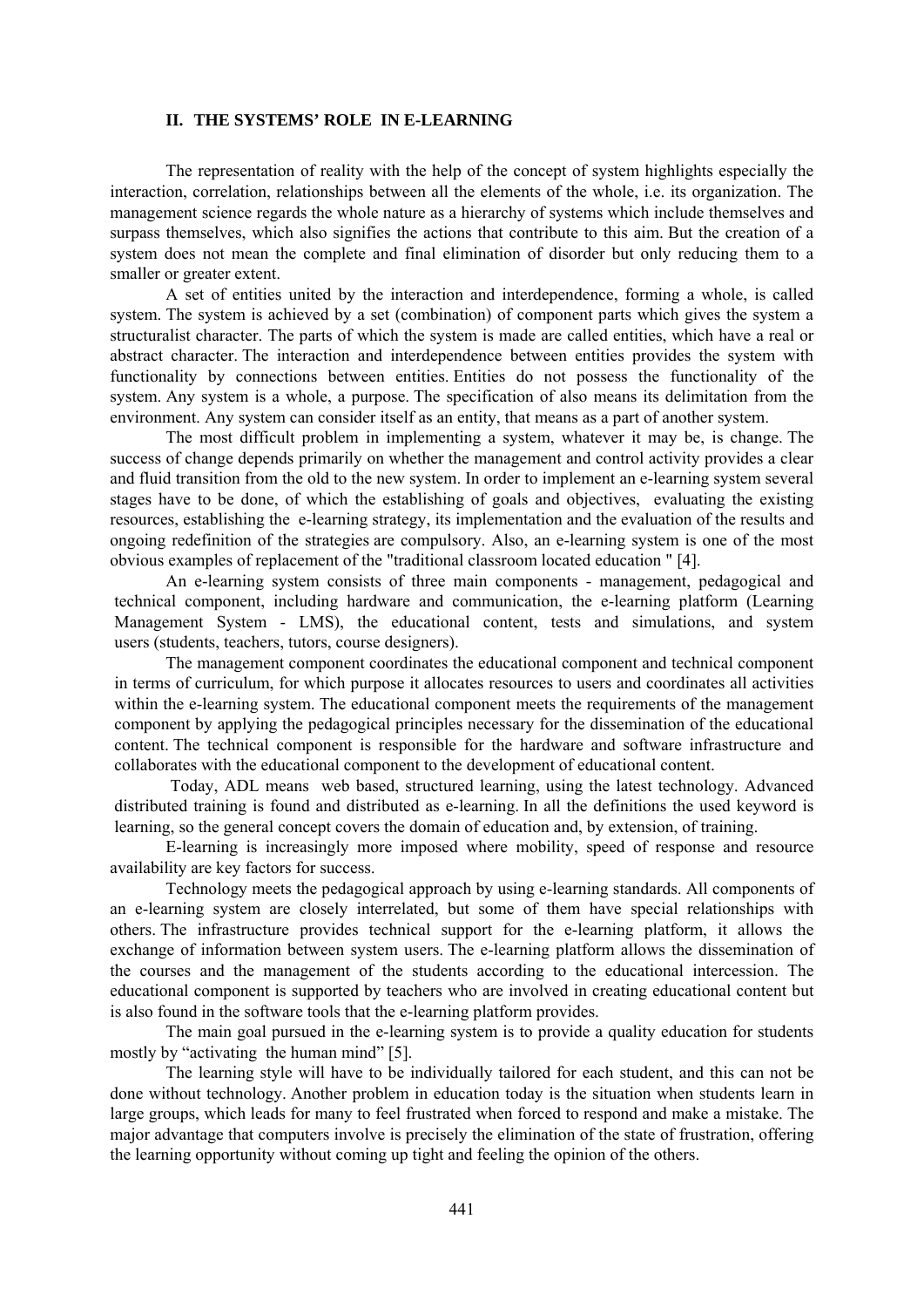### **III. THE E-LEARNING EDUCATIONAL SYSTEM IN THE MILITARY ENVIRONMENT**

Advanced distributed learning is the latest initiative in a long campaign aimed at making best use of the informational advantages and conducting education and training simulation. For various military and civil organizations, advanced distributed learning means different things and is implemented in different ways. In its definition there is still a fundamental policy, namely that it should make training and support performance, whenever and wherever necessary: in the classroom, in garrison or even field-fighting training.

Advanced distributed learning is destined for individual use by students, soldiers and decision makers, and also for collective use by groups of individuals and teams, crews and staffs. This form of dissemination of information meets the above goals through the application of modern technologies such as computer based training, interactive training based on multimedia, intelligent tutor systems, simulations based on network performance for electronic systems support, web-based training.

The internet is rather preferred for the delivery of educational materials than satellite or terrestrial broadband lines. The security issue is of great importance, in this regard the internet being considered as the cheapest and most flexible alternative. Regarding information security, at this time it is considered to be better if the materials are not classified.

 By using the e-learning system, military personnel will have access to a modern educational system of the highest quality, designed for specific needs in the field, that is available anytime, anywhere with minimal costs.

The implementation of an ADL in the military is a very complex and important activity that is done under a clear and realistic vision, step by step, starting from the current situation, based on available resources and pursuing the ultimate goal set.

In terms of the user, learning management systems and training are two generic functions training and testing.

In turn, learning resources have two main functions - providing additional resources for student learning and student counterisolation by providing a means of communication (synchronous and asynchronous) with the teacher and other students and collaborative working means .

From another point of view, e-learning system functions are visible and transparent.Visible functions are accessible to the student (access control, testing, training, etc.). Transparent functions are system made without student involvement, in order to support the learning process: coordinating of the system and modules, resource management, error handling, updating of the resources and knowledge, keeping records of the work in the system, analysis of the students' situation.

In terms of type of users accessing the system, it has functions for students, tutors, teachers and administrators. The functions for teachers involve the development of courses and learning objects, modifying the existing ones, viewing the students' situation, creating tests and modifying or removing the current tests, putting the tests in correspondence with the learning materials and the pursued objectives, and the communication with the members of the system. The administrative functions relate to the maintenance of the technical system, adding or removing modules and tools, adding resources and training materials, access control and access rights, etc.

The succes of learning depends on the quality of the learning system design. For achieving the aimed objectives and goals there is a need for rigorous design. This can solve problems such as the performance, scalability issues, abandonment. Also, a rigorous design has advantages such as reduced development costs, consistent aspect of the system, quality control and standardization.

The design of training and learning is a process of needs analysis and goals and of developing a training system to meet the those needs. The maximum challenge in designing instruction and learning for e-learning is to make the connection between technology and education.

 Design education is seen as both process and as a discipline, science and current reality. As a process, design development training means systematic training of the specifications using the theory of training and learning to ensure the quality of the training process. The learner needs analysis should be performed and its goals and then a system that meets those needs and objectives has to be developed. It includes the development of training materials and activities, testing and evaluation of training and all student activities. As a discipline, design education is that branch of knowledge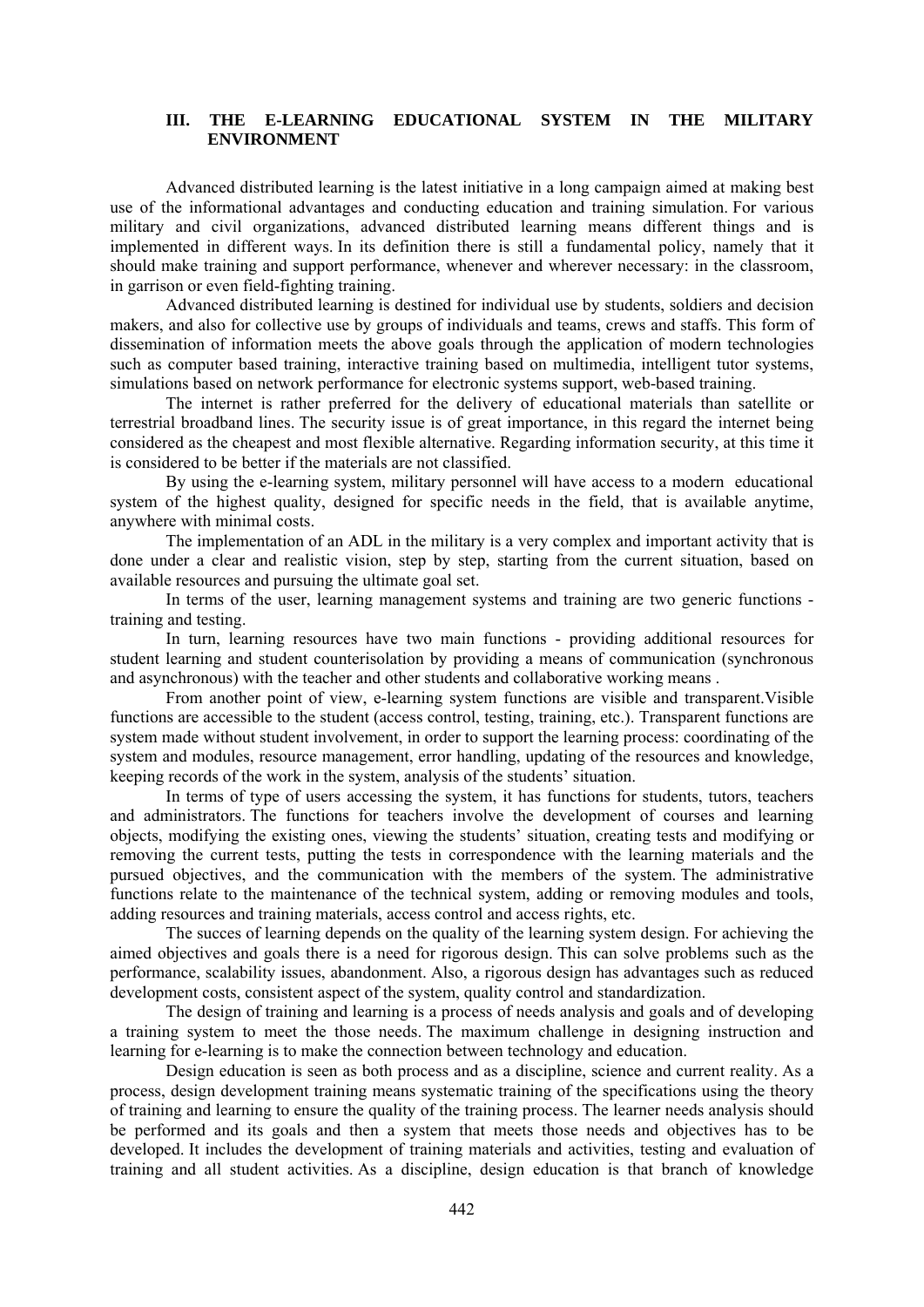dealing with research and theories about learning strategies and processes to develop these strategies. As science, design training refers to the creation of detailed specifications for the development, implementation, evaluation and maintenance of situations that facilitate learning on any level of complexity, in any context. In reality, a new idea that can be developed and implemented may appear at any time of the design, adding all the details necessary to comply with design science.

An important component of e-learning is the pedagogical approach. There are five key elements that can determine how well students are involved in their training and learning process, namely entertainment, interactivity, control, usability and personalization.

Any learning process over the Internet or Intranet must have a certain amount of "entertainment". The pages of text and drawings are not enough to create interest and keep the learners effectively connected to the vibrant and interactive website. Except for the technical limitations that may arise in the course, there is no reason not to use multimedia. Entertainment is generally a function of sensory stimulation, but the ultimate goal, learning, should not be ignored, but stimulated. Possibilities to achieve this include backgrounds and borders, images, photographs, animation, sound, video, progressive themes and stories, each with its own contribution to learning.

 Application design should attract visual attention but not distract from content. Coloured 2-D and 3-D images capture attention and enhance students' imagination (plus, the 3-D dimension adds warmth and creates an exciting experience for the student). Pictures provide visual dynamics and relevance to the real world, sometimes being preferred to words. Animation can clarify concepts that can not be traced only through text, even the simple animations have entertainment value. Narration should be limited to 15-20 seconds per page or learning object and should apply directly to the student for the best effect. Sound effects offer a dramatic impact and a touch of realism to practical exercises and simulations. Video combines the best features of image, movement and sound, even weak video fragments may represent a training for better understanding and increased relevance. Progressive themes and stories are those elements such as solving a mystery or a "day in life" that can create an appearance of drama, involving students and ensuring the continuity of lessons in their minds.

A good educational product does not only present information to the students, but involves them actively in the learning process. In the absence of the instructor, *interactivity* is achieved through the creation of points the student has to respond to or to take the initiative in the application. The fundamental techniques of interactivity include rollover sites, hyperlinks, and drag and drop questions (multiple choice answers, true-false and matching words-expressions). The latter, combined with graphics, pictures, sounds and video are limited only by the imagination of the designer of educational courses.

Current students do not want to become prisoners of a restrictive program. The liberal aspect of the Internet is the fact that it allows users to *control* their access. In the learning environment of elearning there should be a greater degree of freedom for students to assimilate information. Students who play a direct role in management remain more involved in the learning process.

As programs introduce more interactivity and free control it is essential that all elements remain "friendly". What can be intuitively obvious to designers and developers is not necessarily the same for students. If the trained people do not understand what to do, they will not wait long to understand. Frustration has a converse effect to engaging, leading to premature abandonment of the course.

The satisfaction of having something created just for you should not be neglected. Materials that are too generic are not as exciting as those that focus specifically on student needs. Therefore, the customization of the application increases the employment degree by connecting with the student on a personal level and should not affect the educational content, but it can show it in a more attractive and entertaining way to the student.

Absorption and active involvement of students is a critical factor in any educational environment. Programs designed to train students at various levels have the greatest chance to achieve their educational goals.

From an educational and pedagogic perspective, quality educational content should determine effective and deep learning.

Long distances, the saving of financial resources and lack of time made distance education become a more than convenient solution for many students. The distribution of educational materials